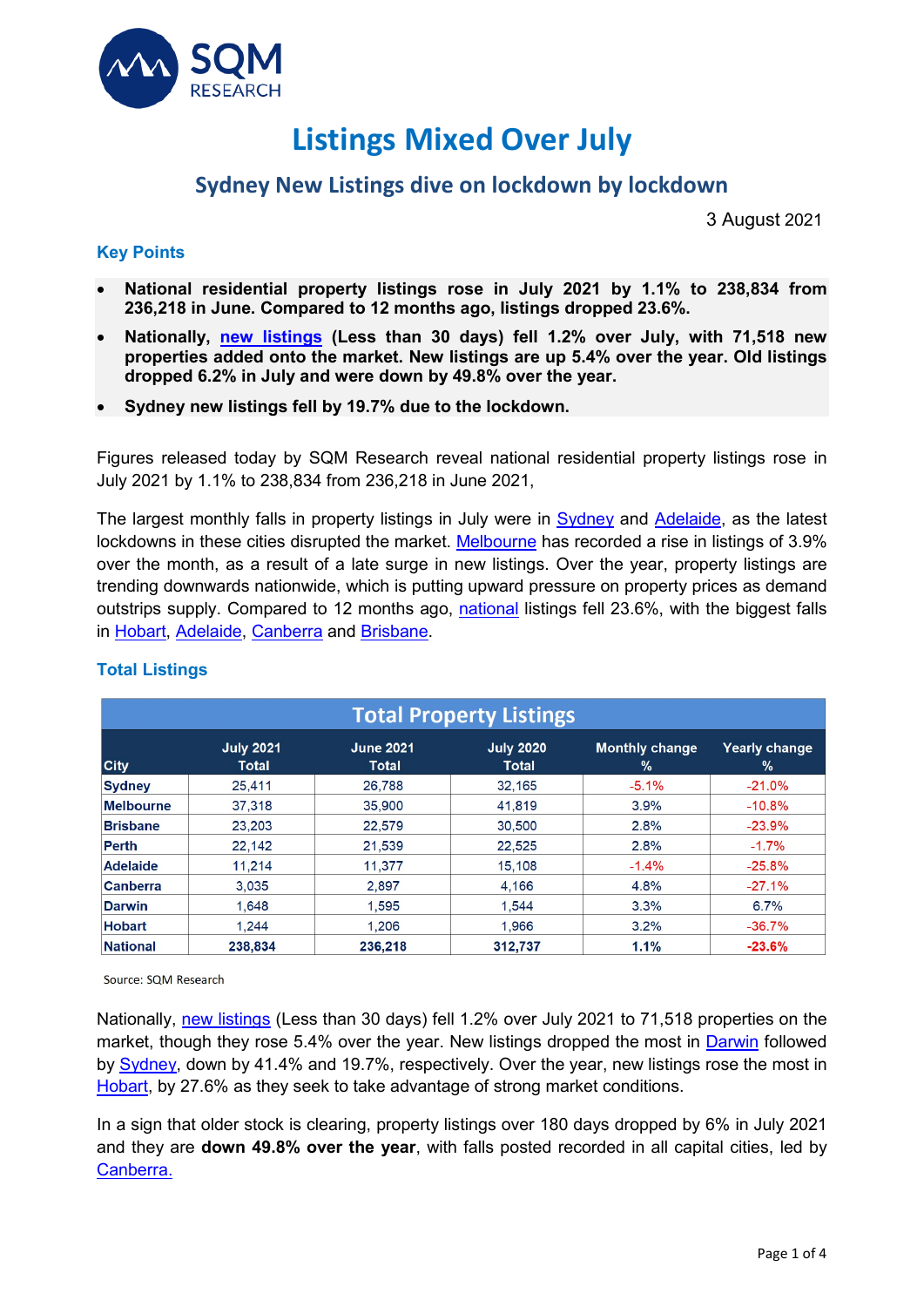

| <b>New Listings (less than 30 days)</b> |          |          |               |                  |                 |  |
|-----------------------------------------|----------|----------|---------------|------------------|-----------------|--|
|                                         | $Jul-21$ | $Jun-21$ | <b>Jul-20</b> | Monthly % change | Yearly % change |  |
| Sydney                                  | 11,593   | 14,434   | 13,085        | $-19.7%$         | $-11.4%$        |  |
| Melbourne                               | 15,952   | 14,590   | 13,906        | 9.3%             | 14.7%           |  |
| Brisbane                                | 8,573    | 8,357    | 8,193         | 2.6%             | 4.6%            |  |
| Perth                                   | 6,321    | 6,596    | 5,198         | $-4.2%$          | 21.6%           |  |
| Adelaide                                | 3,978    | 4,286    | 3,998         | $-7.2%$          | $-0.5%$         |  |
| <b>Canberra</b>                         | 1,822    | 1,629    | 1,628         | 11.8%            | 11.9%           |  |
| Darwin                                  | 231      | 394      | 166           | $-41.4%$         | 39.2%           |  |
| Hobart                                  | 550      | 431      | 517           | 27.6%            | 6.4%            |  |
| <b>National</b>                         | 71,518   | 72,415   | 67,854        | $-1.2%$          | 5.4%            |  |

| Old Listings (greater than 180 days) |          |          |               |                  |                 |
|--------------------------------------|----------|----------|---------------|------------------|-----------------|
|                                      | $Jul-21$ | $Jun-21$ | <b>Jul-20</b> | Monthly % change | Yearly % change |
| Sydney                               | 3,727    | 3,952    | 6,127         | $-5.7%$          | $-39.2%$        |
| Melbourne                            | 6,222    | 6,337    | 9,572         | $-1.8%$          | $-35.0%$        |
| <b>Brisbane</b>                      | 3,550    | 4.089    | 8.034         | $-13.2%$         | $-55.8%$        |
| Perth                                | 4,060    | 4,343    | 8,209         | $-6.5%$          | $-50.5%$        |
| Adelaide                             | 2,075    | 2,442    | 4,727         | $-15.0%$         | $-56.1%$        |
| Canberra                             | 550      | 577      | 1.097         | $-4.7%$          | -49.9%          |
| Darwin                               | 669      | 660      | 1,039         | 1.4%             | $-35.6%$        |
| Hobart                               | 278      | 344      | 717           | $-19.2%$         | $-61.2%$        |
| National                             | 68.936   | 73.493   | 137,212       | $-6.2%$          | $-49.8%$        |

Source: SQM Research

#### **Commentary**

**Louis Christopher, Managing Director of SQM Research said**: "Total listings over July were predominantly impacted by lockdowns, particularly for Sydney whereby there was a 19.7% decline in new listings. Older listings also had another monthly fall, indicating strong absorption rates across the country. Melbourne's market appears to be more active than this time last year, despite the most recent lockdown and mixed auction clearance rates. Going forward we are cautious for the market given the likely economic damage as a results of these latest city wide closures. That said, recently announced Government support packages will likely assist the housing market into the spring of 2021."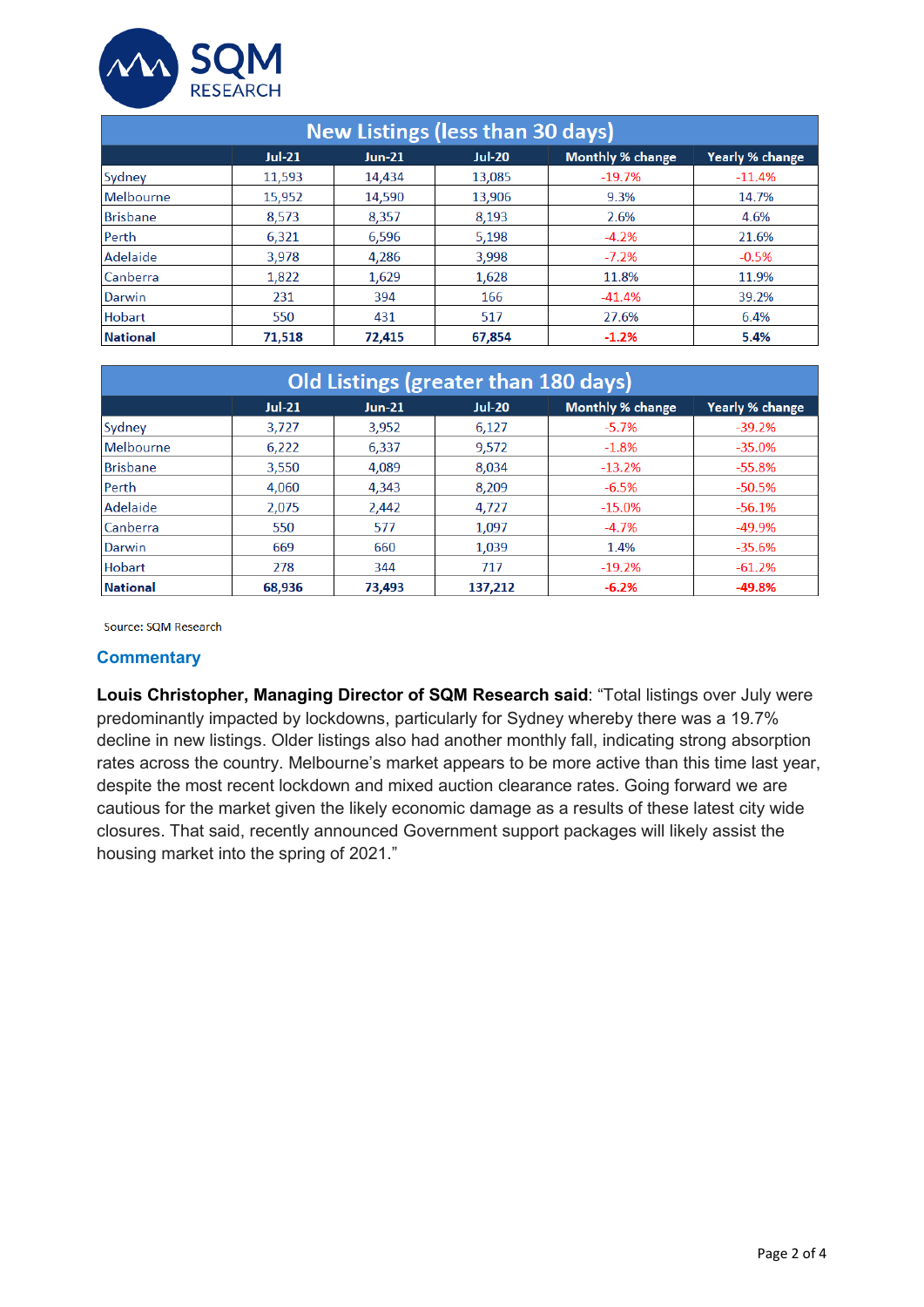

Over the past 30 days to 3rd August 2021, [Sydney](https://sqmresearch.com.au/asking-property-prices.php?region=nsw-Sydney&type=c&t=1) asking prices fell by 0.7% for houses and 0.2% for units. Asking prices for houses in [Melbourne,](https://sqmresearch.com.au/asking-property-prices.php?region=vic%3A%3AMelbourne&type=c&t=1) [Brisbane](https://sqmresearch.com.au/asking-property-prices.php?region=qld%3A%3ABrisbane&type=c&t=1) and [Perth](https://sqmresearch.com.au/asking-property-prices.php?region=wa%3A%3APerth&type=c&t=1) rose by 1.1%, 1.6% and 0.6%, though there was no change in unit asking prices. [Adelaide](https://sqmresearch.com.au/asking-property-prices.php?region=sa%3A%3AAdelaide&type=c&t=1) asking prices for houses fell by 0.3%, while units rose by 1.6%. [Canberra,](https://sqmresearch.com.au/asking-property-prices.php?region=act%3A%3ACanberra&type=c&t=1) [Darwin](https://sqmresearch.com.au/asking-property-prices.php?region=nt%3A%3ADarwin&type=c&t=1) and [Hobart](https://sqmresearch.com.au/asking-property-prices.php?region=tas%3A%3AHobart&type=c&t=1) asking prices for houses rose by 1.2%, 0.9% and 0.6%, while asking prices for units rose by 0.9%, 0.7% and 3.2%.

| <b>SQM Research Weekly Asking Prices Index</b> |                  |                     |                              |                               |                     |  |
|------------------------------------------------|------------------|---------------------|------------------------------|-------------------------------|---------------------|--|
| <b>Week ending</b><br>3 Aug 2021               |                  | <b>Asking Price</b> | Chg on<br>prev wk            | <b>Rolling month</b><br>% chg | 12 mth<br>% chg     |  |
| <b>Sydney</b>                                  | All Houses       | 1,584.3             | $-20.9$ $\blacktriangledown$ | $-0.7\%$ $\nabla$             | 15.5% ▲             |  |
|                                                | All Units        | 685.6               | $1.4 \triangle$              | $-0.2\%$                      | $0.3\%$ $\triangle$ |  |
| <b>Melbourne</b>                               | All Houses       | 1,085.2             | $1.8 \triangle$              | $1.1\%$ $\triangle$           | $6.1\%$ $\triangle$ |  |
|                                                | All Units        | 563.9               | $0.1 \triangleq$             | $0.0\%$ $\triangle$           | $-0.5\%$            |  |
| <b>Brisbane</b>                                | All Houses       | 705.0               | $7.1 \triangleq$             | $1.6\%$ $\triangle$           | $9.1\%$ $\triangle$ |  |
|                                                | All Units        | 394.7               | $0.4 \triangle$              | $0.0\%$                       | $4.8\%$ $\triangle$ |  |
| <b>Perth</b>                                   | All Houses       | 699.2               | $-1.3$ $\P$                  | $0.6\%$ $\triangle$           | $4.1\%$ $\triangle$ |  |
|                                                | All Units        | 389.4               | $-0.2$ $\blacktriangledown$  | $0.0\%$                       | $2.4\%$ ▲           |  |
| <b>Adelaide</b>                                | All Houses       | 572.1               | $-1.2$ $\P$                  | $-0.3\%$                      | $8.9\%$ $\triangle$ |  |
|                                                | <b>All Units</b> | 330.1               | $1.6 \triangle$              | $1.6\%$ ▲                     | 7.4% ▲              |  |
| <b>Canberra</b>                                | All Houses       | 826.3               | $1.2 \triangle$              | $1.2\%$ $\triangle$           | $1.7\%$ $\triangle$ |  |
|                                                | All Units        | 477.8               | $-0.6$ $\blacktriangledown$  | $0.9\%$ $\triangle$           | 7.4% ▲              |  |
| <b>Darwin</b>                                  | All Houses       | 603.8               | $-1.0$ $\blacktriangledown$  | $0.9\%$ $\triangle$           | $5.2\%$ $\triangle$ |  |
|                                                | All Units        | 376.9               | $1.6 \triangle$              | $0.7\%$ $\triangle$           | $8.6\%$ $\triangle$ |  |
| <b>Hobart</b>                                  | All Houses       | 654.0               | $4.1 \triangle$              | $0.6\%$ $\triangle$           | 14.0% ▲             |  |
|                                                | All Units        | 434.3               | $0.9+$                       | $3.2\%$ $\triangle$           | 16.6% ▲             |  |
| <b>National</b>                                | All Houses       | 685.6               | $1.8 \triangle$              | $-0.9\%$                      | 13.5% ▲             |  |
|                                                | <b>All Units</b> | 425.5               | $0.4 \triangle$              | $0.5\%$ $\triangle$           | 7.9% ▲              |  |
| <b>Cap City Average</b>                        | All Houses       | 1,083.2             | $-7.4$ $\blacktriangledown$  | $-1.6\%$                      | 10.1% ▲             |  |
|                                                | All Units        | 572.7               | $2.0 \triangle$              | $0.1\%$ $\triangle$           | $1.2\%$ $\triangle$ |  |

## **About [SQM Research](http://www.sqmresearch.com.au/)**

SQM Research is Australia's best known investment research house which specialises in providing accurate investment market research and data to financial institutions, Government, property professionals, real estate investors and the media. It is owned and operated by one of the country's leading property analysts, Louis Christopher.